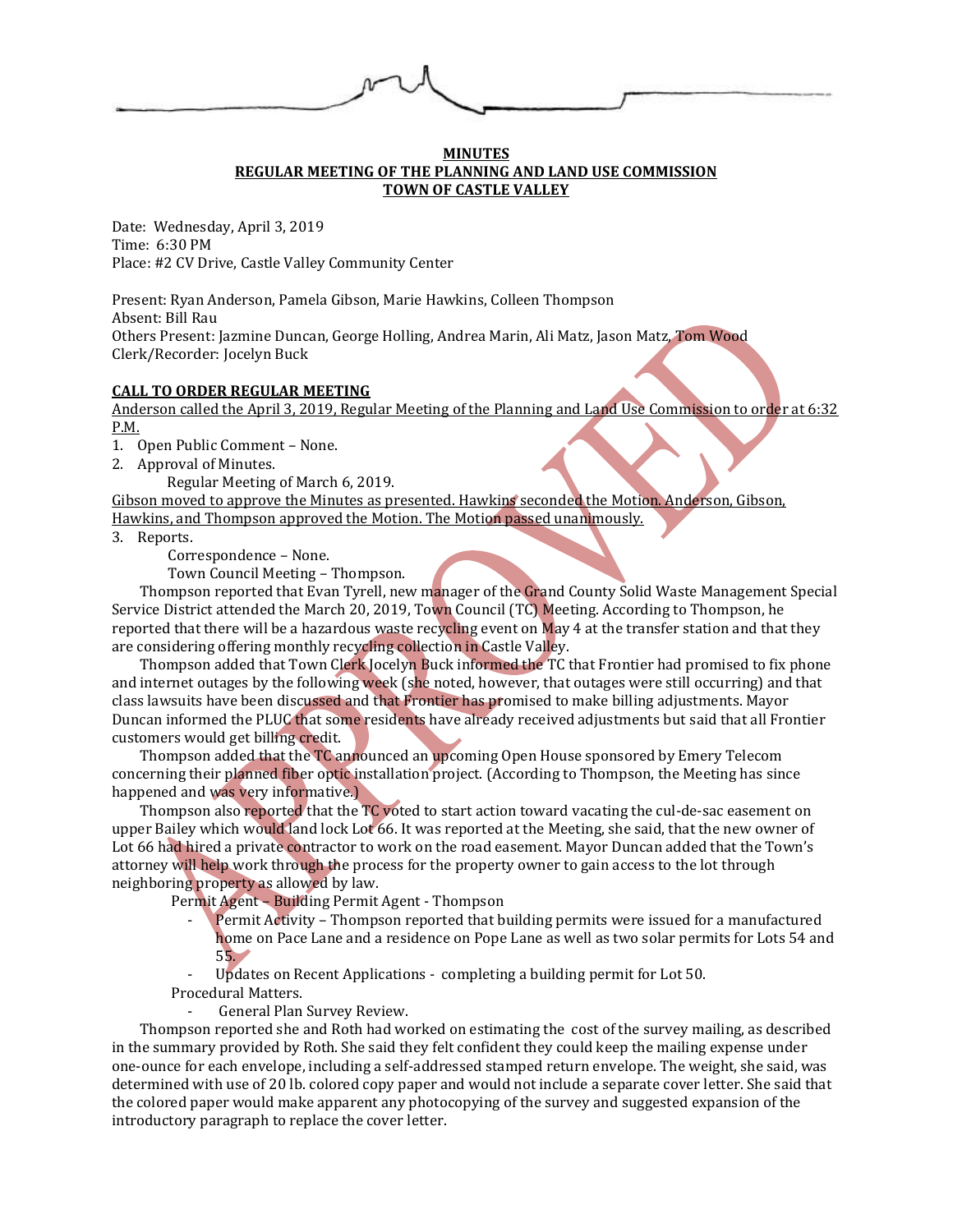Gibson inquired about reinsertion of the question E2 regarding reconsideration of commercial activity in the Town. Mayor Duncan replied that it was suggested by members of the public at the TC Meeting. PLUC Members agreed to retain this question and then discussed TC Member Harry Holland's comments regarding question D1. They agreed to add a phrase (shown in italics) to the end of the first sentence, which would make the sentence read, "Enforcement of Town ordinances is primarily handled through the Formal Complaint Process, *initiated by neighbor complaints*. Do you favor the Town investigating other means to enforce ordinances?"

PLUC Members gave four thumbs up to an informal poll of preparing the survey for printing and mailing as presented with the corrections and modifications agreed to at this Meeting plus minor editing of typographical and grammatical errors and final formatting to be done by Thompson and Roth.

Town Clerk Buck asked for confirmation of attendance at the May 1-3, 2019, Planning Conference to be held in Price, Utah. Thompson definitely plans to attend and Anderson is likely to attend. Mayor Duncan encouraged PLUC Members to attend the conference. Buck will register three attendees at the group rate.

### **NEW BUSINESS**

4. Discussion and possible action re: recommendation to Town Council for granting a Certificate of Land Use Compliance for repairing a noncomplying structure on Lot 387.

Gibson moved to recommend that the Town Council grant a Certificate of Land Use Compliance for repair of a noncomplying structure on Lot 387. Thompson seconded the Motion. Anderson, Gibson, Hawkins, and Thompson approved the Motion. The Motion passed unanimously.

## **UNFINISHED BUSINESS**

- 5. Discussion and possible action re: amendments to Ordinance 85-3 Sections 4.9, 4.9.1, 4.9.2, and 4.10.1 Left tabled.
- 6. Discussion and possible action re: recommendation to Town Council regarding nonpermanent conditional use permit applications for livestock exceeding the permitted animal units for Lots 54, 55, and 429 (tabled).

Thompson moved to untable Item 6. Gibson seconded the Motion. Anderson, Gibson, Hawkins, and Thompson approved the Motion. The Motion passed unanimously.

PLUC Member reviewed the proposed conditions one by one as follows:

- *1) At no time will a maximum total of 18 animal units over the three lots (54, 55, 429) be exceeded.* PLUC Members and George Holling agreed to this condition. Andrea Martin suggested that the CUP request to allow up to nine (9) animal units (A.U.) on a single lot at one time be reduced to 7.5 A.U. Thompson explained that State law does not allow the Town to deny a CUP request. The Town can only impose conditions to ameliorate the impact. Holling agreed that 9 A.U. on a single lot would be crowded if for an extended period of time. He said he was willing to discuss these restrictions. Tom Wood expressed concern about the effect from the concentration of more than six animals on a single lot. Thompson stated that the Ordinance was developed for single lots and discussed the challenge of creating conditions that deal with multiple adjacent lots. She suggested it might be easier to enforce if Lots 54 and 55 were treated as a single lot in which the animals could move about as needed. However, she said, this might violate the language of the Ordinance and could not be considered without legal review. She also observed that a CUP on Lot 54 could result in fewer than 6 A.U. allowed. Holling agreed that no more than 6 A.U. could be kept in the noncomplying pen on Lot 54 but there was no agreement on how many total animal units Lot 54 could hold. Holling stressed the need for flexibility in moving animals around, such as for breeding or gathering animals into a small space for feeding during severe snowstorms. Wood added a request that the pen and barn be moved to Lot 55 where a 70-foot setback could be established.
- *2) Move existing staging manure pile to an area of the property where potential run-off into Town roads, natural drainages, and/or neighboring properties can be mitigated.*  Holling said "No problem" to this condition. Thompson said that at the last meeting Holling proposed a 200-foot setback for staging or composting piles from the road easement and would like to include that as a condition and to include a 70-foot setback from contiguous lot lines. Holling proposed a 50 foot setback as required for septic tanks. Gibson suggested a 70-foot setback as required for pens and barns because odors are involved. Anderson asked Holling whether the setback would allow him to move the staging and composting piles to higher ground. Holling said yes and agreed to the 200-foot setback from road easements and the 70-foot setback from contiguous lots as long as there was no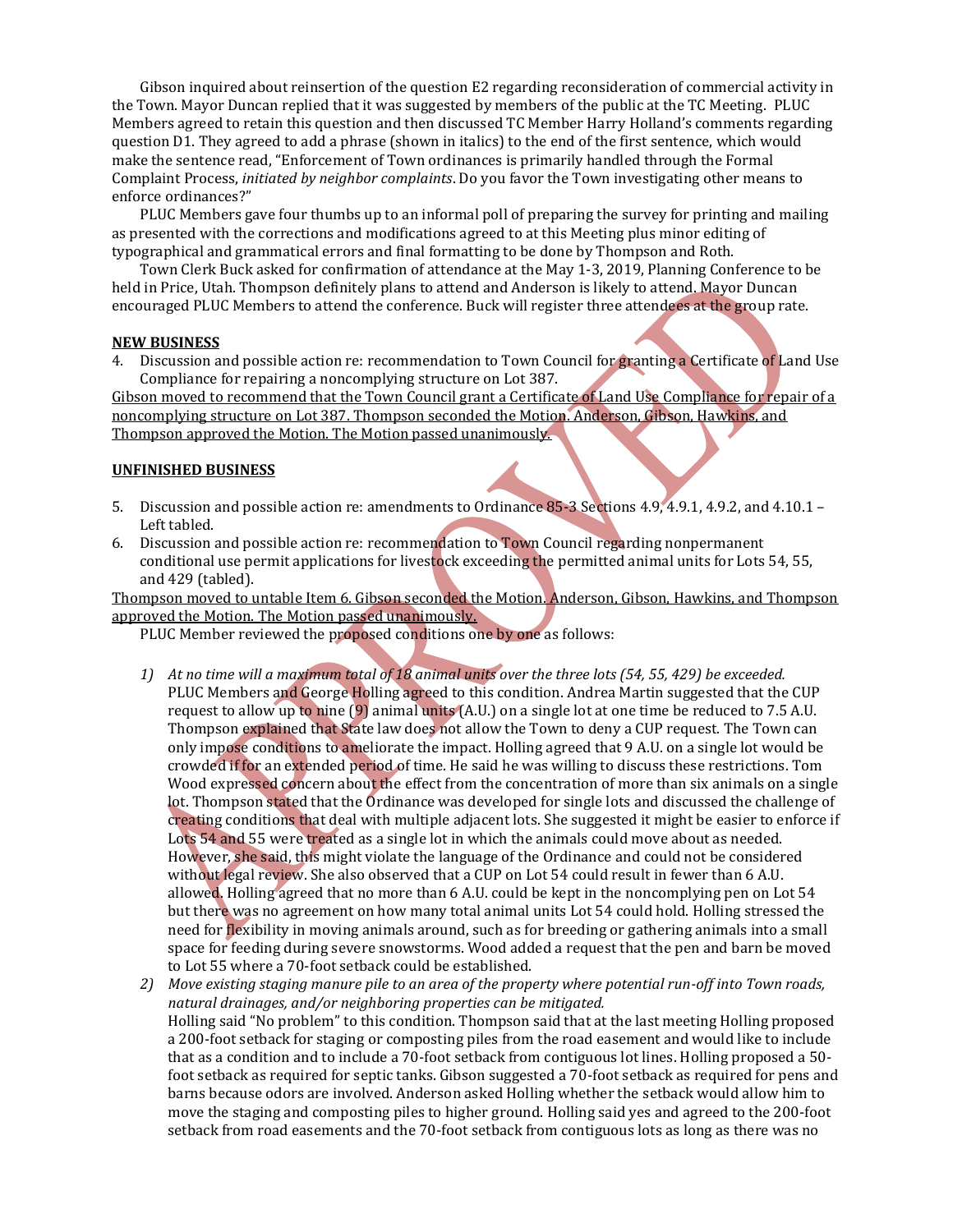setback requirement between Lots 54 and 55. PLUC Members agreed. In response to a question from Thompson regarding the pigs and the 70-foot setback required for pig pens, Holling said they have had the pigs for several years and said that the pen was already there which grandfathered it. Comment: Does this represent what was said? Wood agreed that the proposed setbacks would improve the situation. Holling asked to clarify the process for cleaning the pens, noting that cleaning will produce a temporary manure pile which he would move within a few days. Wood agreed that would be a permissible procedure. [*Distinction between staging and composting piles is made later in discussion of Condition #5.]*

Anderson asked about the effect of recent rains. Holling said the rains were short and created no problems. Wood countered that natural drainage on Lot 55 was overflowing a few weeks ago after the rains. He still thinks it is a potential problem because the manure is currently piled right in the drainage. Holling replied that he plans to move it. PLUC Members agreed to add a 200-foot setback from any road easement and a 50-foot setback from neighbors' property lines for composting piles and to add that staging piles will be placed as far from the road easement as feasible.

- *3) Place a 12" berm around three sides of the re-located staging manure pile and maintain it to mitigate breaches that would result in run-off.* PLUC Members and Holling agreed that "staging" should be eliminated from Item 3 and Item 4. [*Agree to delete this in later discussion of Condition #5.]*
- *4) Plant trees around the re-located staging manure pile to mitigate spread of odors.* All agreed to delete "staging." In discussion, Holling said that the manure will be regularly spread so he doubts that a pile of manure will seldom be seen. Thompson then proposed changing the condition to read, "Where possible plant a combination of trees and shrubs as suggested by Dr. Miller along the fence lines to direct odors upward." Thompson suggested doing this along the perimeter of the property since there is not room around the corral in addition to around the manure piles which had already been agreed to. Holling said he has discussed trees along the fence line with one of his neighbors where the trees might impede the view. Thompson suggested planting shrubs where this might be a problem. Holling thought a combination of trees and shrubs could also be worked out along Lazaris Lane along Jack Campbell's lot. Martin asked for a block between Lot 53 and 54. Holling suggested working something out with her. Holling said trees are also planned on north side of the orchard. It was agreed to include this plan as a condition.
- *5) Any new staging manure pile that is created on any of the three lots must be contained within a threesided 12" berm that is maintained to mitigate run-off and trees planted around it to mitigate odors.* Thompson noted that the word "staging" poses a problem here, as well. Holling said this condition duplicates Item 3. Gibson asked Holling for distinction between staging manure pile and composting manure pile. Holling explained that a composting manure pile persists for several months and the staging manure pile is temporary. It is formed, he said, when the pens are cleaned out: the manure is shoveled into a pile and then removed within a few weeks to a composting manure pile or spread onto a field. Gibson clarified that the staging manure piles are temporary and would not require berms. She asked Holling if he planned to have composting manure piles. He said their plan is to spread the manure directly; but, if they did have any composting manure piles, they would berm them and plant trees. Holling confirmed that past complaints were about composting manure piles. PLUC Members agreed that Condition #5 references composting manure piles. Wood confirmed that the composting manure piles need to be bermed to protect them from runoff. He said he understood that the duration of the staging piles will be two to three weeks. Holling object to a fixed time period for removal of the staging pile because of the unpredictability of weather and other life situations. All agreed on defining temporary staging at four weeks. All agreed to clarify language for staging and composting manure piles. All agreed that Conditions 2 through 5 referred to composting manure piles and agreed that Condition #3 can be deleted because it duplicates #5. Definitions for staging and composting manure piles will be provided. *Any manure that cannot be contained with the manure berm needs to be either tilled into the land or removed from the property. At no time can the staging manure pile be higher than three (3) feet before manure is removed.*
- *6) Any manure that cannot be contained with the manure berm needs to be either tilled into the land or removed from the property. At no time can the staging manure pile be higher than three (3) feet before manure is removed.*

Thompson said the first sentence is covered in Condition #5 and can be deleted here. She said the second sentence should be changed to read "composting manure pile." Holling requested the composting manure pile be allowed up to six (6) feet because turning the pile increases the volume. Thompson confirmed the composting manure pile must be at least 200 feet from the road easement. Anderson said he has seen subsurface composting manure piles with concrete berms on three sides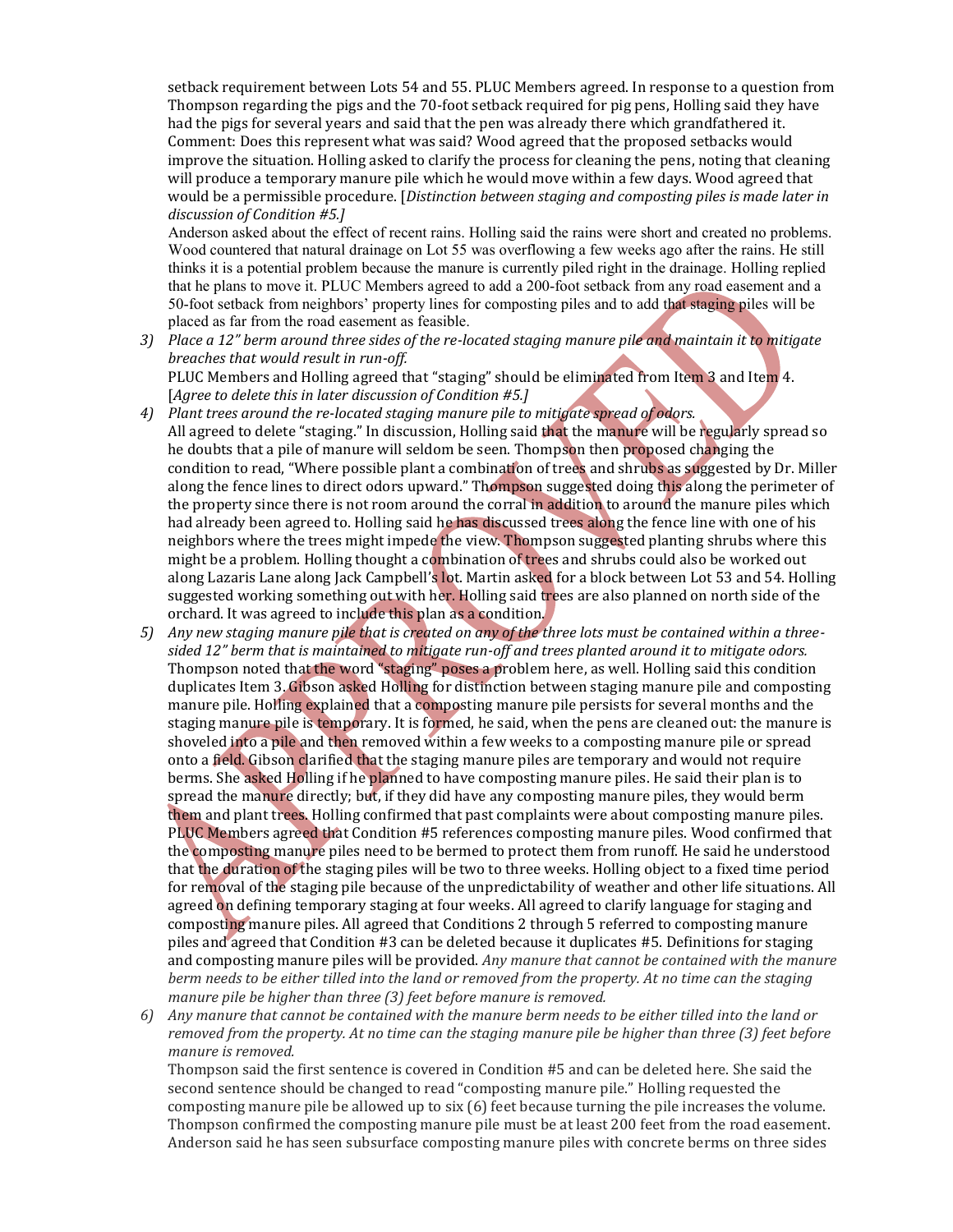in use at some ranches. Holling countered that would promote nitrate absorption into the ground rather than into surrounding plant roots. According to Holling, Professor Miller suggested that they not compost the manure. His preference is to spread it directly over the fields. He did say they might maintain a small composting manure pile for garden use. Gibson asked for clarification about how these conditions apply to staging manure piles and composting manure piles. All agreed that staging manure piles will be put as far away from the road easements as practical and at no time will they be higher than six (6) feet and they will be removed within 30 days. Holling agreed that composting manure piles will be 200 feet from road easements and 70 feet from common property lines and be no more than six (6) feet in height and be bermed on three sides; although, he preferred a berm to prevent unwanted runoff with equipment access to the composting manure pile from two sides.

*7) Continue to treat manure and other sources of flies, mosquitoes, and other vectors to mitigate their spread to neighboring properties and to mitigate the potential for spread of disease that will impact the public health.*

All agreed that the condition would state that the Hollings will continue to use bio-control predators for fly control. Holling said every three to four weeks, the bio-control treatment is spread over the ground in the pens. It is not, he said, used on the staging piles. Holling added that the bio-control treatment will also be applied over the fields when the manure is spread.

*8) Mitigate potential run-off from the property onto public streets and/or drainages that connect to water sources [reword]. To mitigate potential run-off place a berm at least 18" high in areas where run-off is most likely (e.g., Lazaris Lane side) of lots 54 and 55 and at low-lying areas of lot 429 that are contiguous with public roadways or neighboring properties.* Thompson suggested that a solution needs to be determined for construction of a berm along the

corral fence on Lazaris. Suggestions included moving dirt from the road easement up to the fence as well as digging out the dirt in the corral to lower it and create a berm, although Holling noted it could not be dug out the full 18 inches. A better solution for the property seemed to be to require a drainage review from the Roads Manager and then to develop a plan with the objective of mitigating potential run-off from snow and water accumulation from the property to public streets.

- *9) No more than 6 animals can be confined in the non-complying corral at any one time.* All agreed to change the above to 6 animal units. Thompson any corral long-term. Holling said that it may be necessary to retain a bull there or it is likely that the cows being milked will stay there because they need to be separated from the other cows. Thompson withdrew her suggestion.
- *10) Shade shelters must be available for livestock on each pasture that is created.*  Holling agreed.
- *11) Provide the Town a management plan for swine that covers feeding and housing plans for all seasons. The plan will include steps to be taken for parasite control program as part of a whole-herd health program of swine.*

Holling would consult with Deb Holling regarding this request. He said they currently use bio-fly control. Hawkins asked about control of the trichinosis spirochete. Holling said the swine are screened before slaughter and are also screened by the breeders before they buy them. Thompson asked Holling about use of Lot 429 for breeder pigs. Holling said they have discussed a second sow that might be kept on Lot 429. Thompson suggested a condition that would never allow more than six (6) animal units on Lot 429 which would cover Hollings concerns about any future grandfathering needs in case the ordinance regarding number of livestock were to change. Holling said he was not sure at this point how potential flood irrigation plans might affect Lot 429. Thompson suggested this restriction as a trade-off for the CUP requests on Lots 54 and 55. The proposed condition, she said, would be to restrict the potential animal units on Lot 429 to six (6) animal units as a trade-off to allowing up to nine (9) animal units at a time on Lots 54 or 55 (without exceeding a total of 18 animal units total on the three lots) and to provide more space for the pigs on Lot 429—possibly up to one acre—in order to reduce the concentration of animals into a small pen. She said that Ordinance 85-3, Section 4.10, F and H, requires additional space for animals in excess of the permitted number. She suggested this restriction would mitigate the effect of smell from a densely populated pig pen in Castle Valley's "downtown" area. She noted that the current ordinance would allow up to 30 pigs over six months of age or up to 50 pounds. Holling replied that Lot 429 was never intended for intensive animal use especially if flood irrigation were used. That many pigs in a small pen, she said, would be a problem. Holling replied that they would likely not ever have more than 10 young pigs. He said they were considering the use of movable electric pens that would allow the animals to be moved over the property to shift their impact and allow them to be put up at night.